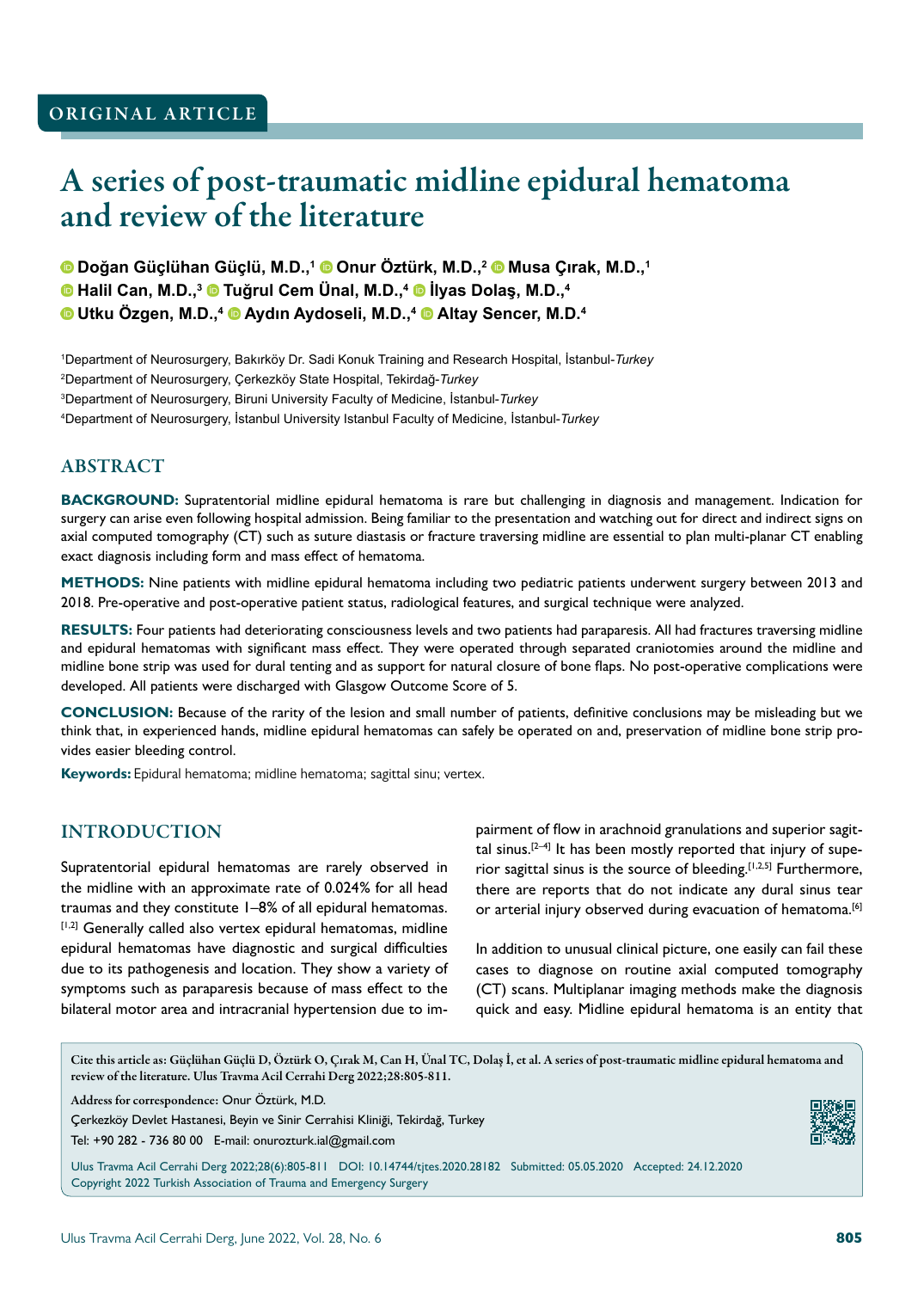requires rapid diagnosis and management decision. Otherwise, mortality rate is 18–50% in cases with delayed treatment.<sup>[7]</sup>

In this clinical study, we investigated the clinical and radiological features of nine patients we operated for midline epidural hematomas, together with surgical technique and clinical outcome.

#### MATERIALS AND METHODS

A retrospective analysis was performed on patients with midline epidural hematoma who were treated at the neurosurgery department of Bakirkoy Sadi Konuk Research and Training Hospital, University of Health Sciences between 2013 and 2018. Patient characteristics, their neurological findings at admission, additional injuries, radiological features, surgical technique, and outcome were recorded.

At the admission, we performed multiplanar CT scan for all patients to elicit intracranial injury as initial radiological examination after clinical examination. After the diagnosis of midline epidural hematoma was made, an operation for evacuation was planned for all patients using separated craniotomies.

Patients' head were fixed in three pin holder in supine position and elevated for 30°. This position was found to be favorable against air embolism in surgeon's experience. A bicoronal incision was made and fracture line identified. Two separate craniotomy flaps on each hemisphere were performed covering whole margins of hematoma and leaving a 3 cm wide bone strip over sagittal sinus (Fig. 1). Following epidural clot removal, source of bleeding was revealed. In all



**Figure 1.** Epidural exploration with separated craniotomies. The depressed occipital fracture and epidural space after evacuation and bleeding control appear preoperatively. Midline bone strip was preserved with separated craniotomies and planned to prepare as a roof for tenting sutures to provide further bleeding control and prevent rebleeding in the postoperative period.

cases, the source was a tear in the wall of superior sagittal sinus or arachnoid granulation. Hemostatic gelatin sponge strip was placed over the tear and dural tenting sutures were placed along the bone strip and craniotomy borders. Subdural space was controlled for any accompanying subdural hematoma through a small dural incision. Craniotomy flaps were replaced along with epidural and subgaleal drains.

In post-operative period, we evaluate patients routinely with multiplanar CT. In additon, we executed cranial magnetic resonance (MR) and MR venography in three patients to demonstrate the flow in superior sagittal sinus in the late period. The neurological status of the patients at discharge was assessed with Glasgow Outcome Score (GOS).

#### **RESULTS**

Nine patients with midline epidural hematoma underwent emergency surgery. There were seven male and two female patients. Patients' age ranged from 11 to 64 years (32.9±18.3). Two patients were under 18 years old.

All patients were admitted to emergency room shortly after trauma (40–120 min). Two patients were admitted to emergency room with the history of falling from height, four patients with road traffic accident and three patients with assault. All signs and symptoms had acute onset and were found on initial examination excepting in one patient who had lucid interval. Four patients were presented with deteriorated level of consciousness such as one with a Glasgow Coma Score (GCS) of 8, one with a GCS of 12 and two with a GCS of 14. One patient having a GCS of 14 and one patient having a GCS of 15 had paraparesis. The patient who presented paraparesis with a GCS of 15 had lucid interval before presentation of increased ICP findings such as disorientation and neurological deficit. Patients without any neurological deficits complained about severe headache, nausea, and vomiting (Table 1). We observed post-traumatic retrograde amnesia in three of these patients. Furthermore, there were four patients who had traumatic lesions in other systems such as lung contusions, abdominal injury, and multiple fractures.

In the pre-operative radiological assessment, fracture line traversing midline was shown in all patients. All epidural hematomas had thickness of more than 2 cm with a significant mass effect on the underlying dura, sinus, and parenchyma (Fig. 2). In addition to mass effect of midline epidural hematoma, contusion, and subarachnoid hemorrhage were observed as an evidence of severe head trauma and a possible contributing reason of the altered consciousness level in three patients having a GCS of 8, 12, and 14.

In all these patients who were operated for evacuation of epidural hematoma, the sinus wall tear was located on the anterior third in two patients, middle third in five patients, and posterior third in two patients. After surgery, no addi-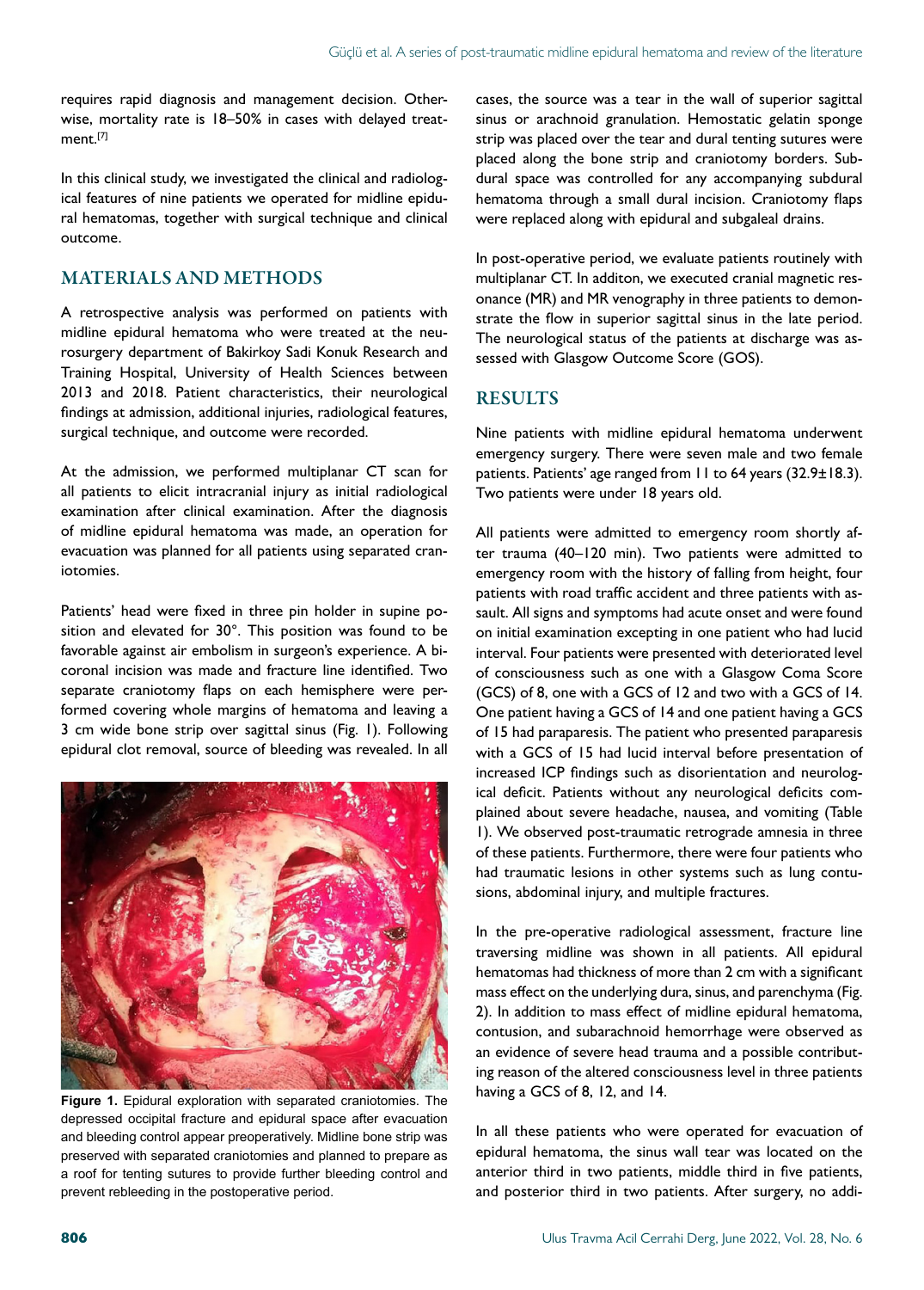| GOS                           | 5                                   | 5              | LO                 |                    | ഹ                                                                                                                                                                                                                                                                                                                                                                                                              | ഗ                        | S                                    | <u>m</u>                     | LO                | 5                              |                                                                                                                                                                                                                                                   | tional neurologic deficit was observed and no<br>de novo hemorrhage in the operational site was                                                                                                                                                                                                                                                                                      |  |
|-------------------------------|-------------------------------------|----------------|--------------------|--------------------|----------------------------------------------------------------------------------------------------------------------------------------------------------------------------------------------------------------------------------------------------------------------------------------------------------------------------------------------------------------------------------------------------------------|--------------------------|--------------------------------------|------------------------------|-------------------|--------------------------------|---------------------------------------------------------------------------------------------------------------------------------------------------------------------------------------------------------------------------------------------------|--------------------------------------------------------------------------------------------------------------------------------------------------------------------------------------------------------------------------------------------------------------------------------------------------------------------------------------------------------------------------------------|--|
| stay (days)<br>Hospital       | $\overline{ }$                      | o              | 33                 |                    | $\infty$                                                                                                                                                                                                                                                                                                                                                                                                       | $\overline{ }$           | $\sigma$                             | $\overline{\mathbf{C}}$<br>o | ᅕ                 |                                | identified with multiplanar CT in any patients<br>in the post-operative period. In three patients<br>who are executed post-operative cranial MR<br>imaging (MRI) and MR venography, venous flow<br>was observed intact in superior sagittal sinus |                                                                                                                                                                                                                                                                                                                                                                                      |  |
| Multiple trauma               | $\overline{\phantom{a}}$            |                | Multiple fractures | and lung contusion | $\begin{array}{c} \rule{0pt}{2ex} \rule{0pt}{2ex} \rule{0pt}{2ex} \rule{0pt}{2ex} \rule{0pt}{2ex} \rule{0pt}{2ex} \rule{0pt}{2ex} \rule{0pt}{2ex} \rule{0pt}{2ex} \rule{0pt}{2ex} \rule{0pt}{2ex} \rule{0pt}{2ex} \rule{0pt}{2ex} \rule{0pt}{2ex} \rule{0pt}{2ex} \rule{0pt}{2ex} \rule{0pt}{2ex} \rule{0pt}{2ex} \rule{0pt}{2ex} \rule{0pt}{2ex} \rule{0pt}{2ex} \rule{0pt}{2ex} \rule{0pt}{2ex} \rule{0pt}{$ | Abdominal injury         |                                      |                              | Multiple fracutes | Extremity and                  | pelvic fractures                                                                                                                                                                                                                                  | (Fig. 3). The duration of hospitalization was be-<br>tween 6 and 33 days. All patients had GOS of<br>five at discharge.                                                                                                                                                                                                                                                              |  |
|                               |                                     |                |                    |                    |                                                                                                                                                                                                                                                                                                                                                                                                                |                          |                                      |                              |                   |                                |                                                                                                                                                                                                                                                   | <b>DISCUSSION</b>                                                                                                                                                                                                                                                                                                                                                                    |  |
| Additional<br>$\overline{5}$  | $\overline{\phantom{a}}$            |                | Contusion          |                    | I                                                                                                                                                                                                                                                                                                                                                                                                              | $\overline{\phantom{a}}$ | Contusion                            |                              | <b>HYS</b>        |                                |                                                                                                                                                                                                                                                   | Epidural hematomas are generally originated<br>from injury to the middle meningeal artery<br>or its branches by fracture lines after head<br>trauma. In these cases, the lateral convexity<br>is the usual location of hematoma. <sup>[8]</sup> Posterior<br>fossa and supratentorial midline are infrequent                                                                         |  |
| Increased ICP findings        | N/V, disorientation,<br>paraparesis | Headache, NV   | Altered level of   |                    | Headache, NV<br>consciousness                                                                                                                                                                                                                                                                                                                                                                                  | Headache                 | Headache, disorientation,            | Headache, NV<br>paraparesis  | Altered level of  | Headache, NV,<br>consciousness | disorientation                                                                                                                                                                                                                                    | locations. <sup>[9]</sup> In contrast to epidural hematomas<br>of the convexity, midline epidural hematomas<br>are associated with both supratentorial hemis-<br>feric surface and superior sagittal sinus, one of<br>the most vital drainage structures of the brain.<br>Their incidence is about 1-8% of all epidural<br>hematomas.[1,2]                                           |  |
| hematoma (cm)<br>Thickness of | 3.5                                 | 2.4            | 3.2                |                    | $\overline{2.1}$                                                                                                                                                                                                                                                                                                                                                                                               |                          | $2.\overline{3}$<br>$2.\overline{4}$ | 2.3                          | 2.7               | 2.2                            |                                                                                                                                                                                                                                                   | ICH: Intracranial hemorrhage; SAH: Subarachnoid hemorrhage; NV: Nausea and vomiting; RTA: Road traffic accident; M; Male; F: Female.<br>Supratentorial midline epidural hematomas<br>might be classified according to their loca-<br>tion. Bifrontal hematomas are located over<br>anterior third of superior sagittal sinus, vertex<br>hematomas over middle third, and bioccipital |  |
| Location of<br>hematoma       | Frontoparietal                      | Frontal        | Frontoparietal     |                    | Frontoparietal                                                                                                                                                                                                                                                                                                                                                                                                 | Frontoparietal           | Frontoparietal                       | Frontoparietal               | Frontal           | Parietooccipital               |                                                                                                                                                                                                                                                   | hematomas over posterior third.[2,5,10]<br>Patients with midline epidural hematomas may<br>present in different clinical pictures. Elevated<br>intracranial pressure (ICP) due to mass effect,<br>obliteration of sagittal sinus by hematoma or                                                                                                                                      |  |
| Injury location<br>on SSS     | Posterior third                     | Anterior third | Middle third       |                    | Middle third                                                                                                                                                                                                                                                                                                                                                                                                   | Middle third             | Middle third                         | Middle third                 | Anterior third    | Posterior third                |                                                                                                                                                                                                                                                   | injury of dural sinus and drainage veins can<br>cause several neurological signs or these signs<br>can be solely depending on the size and loca-<br>tion of hematoma. <sup>[2]</sup> Severe headache should<br>be regarded as a major symptom for midline                                                                                                                            |  |
| admission<br>đ<br>ပ္မ         | $\overline{5}$                      | 뜨              | $\infty$           |                    | LO,                                                                                                                                                                                                                                                                                                                                                                                                            | rJ                       | ᅕ                                    | 뜨                            | $\overline{2}$    | $\overline{4}$                 |                                                                                                                                                                                                                                                   | hematomas. As noted by Columella et al.[11] and<br>Wylen, dural irritation around sinus wall con-<br>taining rich sensorial fibers or increased ICF<br>due to collapsed dural sinus flow could cause<br>severe headache.[1] Increased ICP also might                                                                                                                                 |  |
| Mode of<br>injury             | Falling                             | Falling        | <b>RTA</b>         |                    | Assault                                                                                                                                                                                                                                                                                                                                                                                                        | Assault                  | RTA                                  | <b>RTA</b>                   | Assault           | <b>RTA</b>                     |                                                                                                                                                                                                                                                   | cause visual impairment and papilledema. <sup>[7,11]</sup><br>Cranial nerve involvement is unusual but re-<br>ported. Bilateral abducent nerve palsy was ob-                                                                                                                                                                                                                         |  |
| Sex                           | Σ                                   | Σ              | ட                  |                    |                                                                                                                                                                                                                                                                                                                                                                                                                | Σ Σ Σ                    |                                      |                              | Σ Σ               | ட                              |                                                                                                                                                                                                                                                   | served in a couple of cases and unilateral ocu-<br>lomotor nerve palsy was observed in another                                                                                                                                                                                                                                                                                       |  |
| Age                           | 58                                  |                | $\tilde{=}$        |                    | $\overline{24}$                                                                                                                                                                                                                                                                                                                                                                                                | 29                       | $\overline{+}$                       | 32                           | 64                | $\overline{2}$                 |                                                                                                                                                                                                                                                   | case. <sup>[3,12,13]</sup> Unilateral or bilateral lower extrem-<br>ity weakness is considered as a result of pres-<br>sure on parasagittal motor cortex.[1,3,14] Upper                                                                                                                                                                                                              |  |

#### DISCUSSION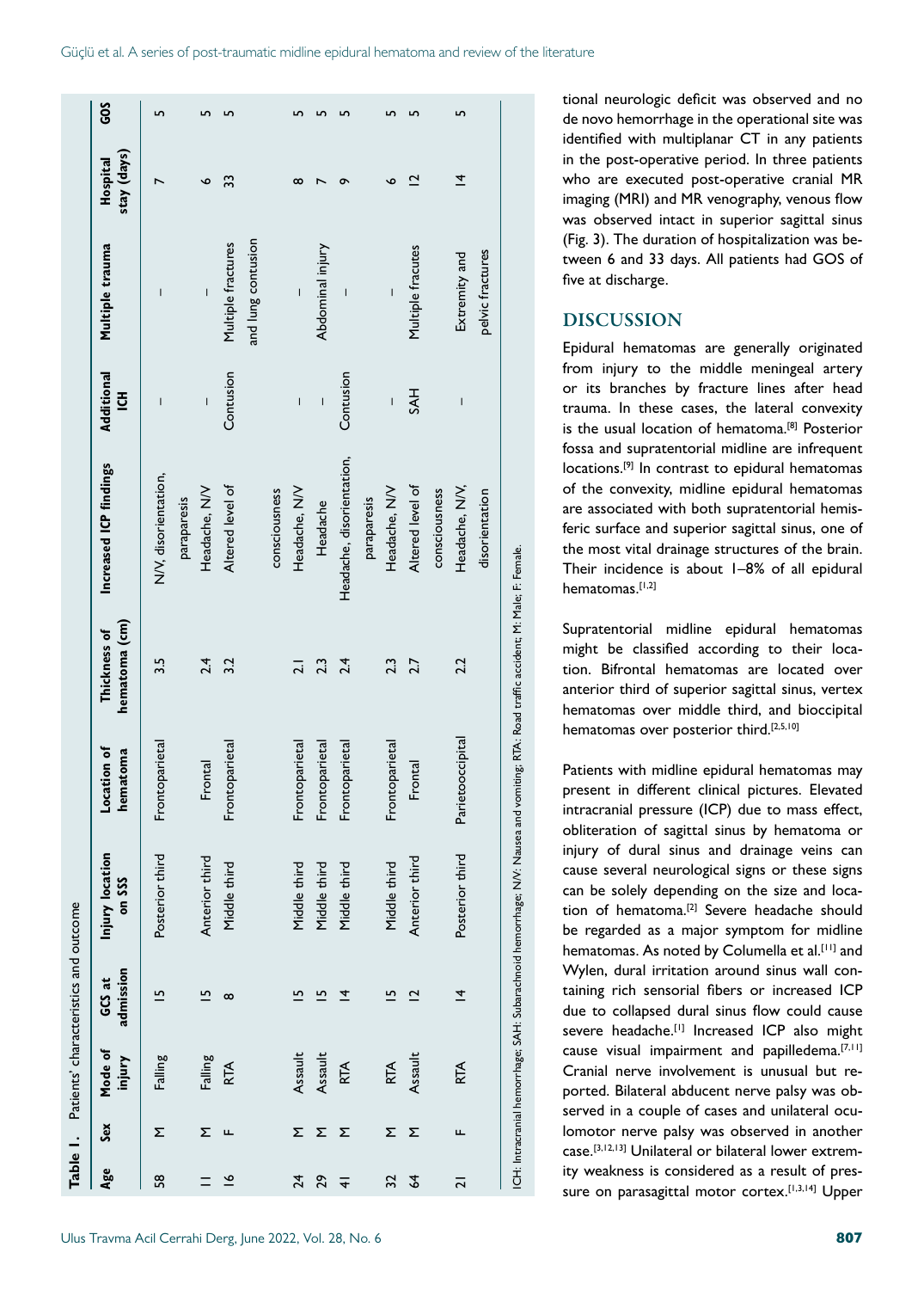

**Figure 2.** 58-year-old male patient was admitted to the hospital with a Glasgow Coma Score of 15 and operated due to deterioration of consciousness and paraparesis developing during follow-up. Axial **(a)**, coronal **(b)** and sagittal plan **(c)** computed tomography imaging of patient shows a huge epidural hematoma extending both sides of convexity with mass effect on parenchyma and depressed occipital fracture.



**Figure 3.** Late period postoperative T2-sequance coronal plan cranial magnetic resonance (MR) **(a)** and MR venography **(b)** of 58 years old patient. Superior sagittal sinus without flow impairment after surgical intervention.

extremity weakness or hemiparesis may also be present.<sup>[3,15]</sup> Pathogenesis of this symptom, whether it is caused by mass effect on motor cortex or downward transtentorial herniation, is controversial. Neurological symptom and signs may develop very fast or in the course of hours or even days. Moreover, chronic cases presenting neurological symptoms and requiring surgical intervention have been reported.<sup>[16,17]</sup> In our patients, the major symptoms were severe headache, nausea, and vomiting with acute onset. Of the patients, three had shown retrograde amnesia. In the neurological examination, two patients revealed altered level of consciousness being lower than a GCS of 13 and two patients had paraparesis.

In patients with normal neurological examination, diagnosis may occasionally present a problem. A linear fracture that traverses the midline, or coronal or sagittal suture diastasis should be alerting signs for midline epidural hematoma.<sup>[1,4,14,18]</sup> In a report presented by Nayil et al., [13] it was mentioned that a patient who had a traffic accident underwent radiological assessment and was diagnosed a fracture line lying throughout bilateral parietal bone. In addition, hyperdensity in high axial midline sections was demonstrated but misinterpreted as artifact. A few days later, patient had neurological signs indicating elevated ICP and underwent surgery for evacua-

tion of midline epidural hematoma. In another report, Jones presented a case with vertex epidural hematoma accompanying slightly depressed skull fracture located in the midline. [5] Borzone et al.<sup>[19]</sup> and Zucarello et al.<sup>[20]</sup> reported that all vertex epidural hematomas were associated with fractures traversing sagittal suture in their series. In a radiological study, Harbury et al.<sup>[21]</sup> reported two patients with vertex epidural hematoma occurred after head trauma. Epidural hematomas accompanied a fracture line traversing sagittal suture in one patient and a fracture line located at high parietal bone in another. In our series, all patients also had fractures traversing midline. If CT scans are only viewed on axial plane, some horizontal fractures or small midline hematomas may be overseen. Today, multiplanar CT scan should always be considered in the trauma setting not to miss a slight midline hematoma that may enlarge.<sup>[2,21]</sup>

MRI is a radiologically superior option to scan and determine the volume of hematoma, mass effect on parenchyma, and superior sagittal sinus displacement.<sup>[21,22]</sup> Furthermore, MR venography may reveal the condition of sagittal sinus. Harbury et al.<sup>[21]</sup> radiologically evaluated a patient who had surgery for meningioma. Cranial MR and MR venography demonstrated integrity of the sinus and mass effect of the epidural hematoma under craniotomy site on parenchyma and superior sagittal sinus. Similarly, Server showed the sinus displacement due to traumatic midline epidural hematoma preoperatively through MR venography in their case.<sup>[22]</sup> But MRI is still not preferred as an emergency procedure because of higher cost and longer scanning time. In our series, we evaluated the post-operative condition of the sinus and we showed intact flow in the sinus with MR venography in three patients (not in all patients and due to technical problems).

Laceration of superior sagittal sinus wall or tear of arachnoid granulation has been implicated as bleeding source in most reports in the literature.[1,2,5,8,9,19,20,23] Although observed less often, other etiologies have been reported so far. Columella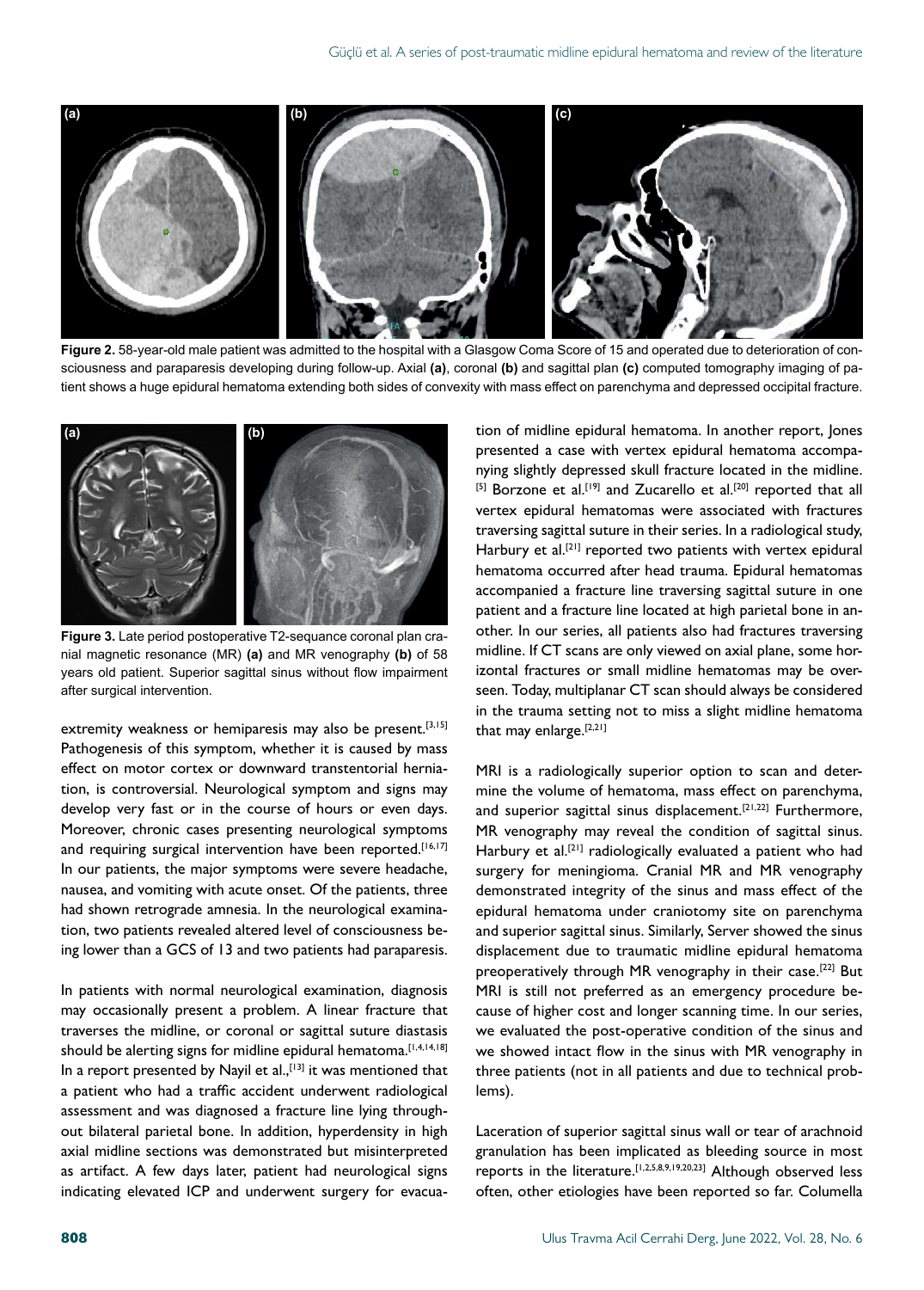et al.<sup>[11]</sup> mentioned oozing from fracture line and detachment of dura from bone as bleeding source. Ramesh<sup>[24]</sup> referred to a traumatic case with Paget's disease in the absence of fracture or dural sinus injury. In a similar way of majority, we observed tear of sinus wall or arachnoid granulation as bleeding source. Adding to the fracture form, this is the most important anticipation forming the surgical strategy. We wanted to define our approach to provide a faster and easier way of hemostasis and as long as the fracture form does not need to surgically reform or manage to reshape without removing the bone fragments at least, we were intended to operate by leaving bone strip on the sinus.

No standard treatment algorithm has been widely accepted for midline epidural hematomas. Conservative treatment was preferred in some cases even if the patients were neurologically compromised or there was significant mass effect on CT scans.[7,12,25,26] In addition to surgical difficulties including high mortality risk, unpredictable nature of this entity may complicate to make a decision about surgical need.<sup>[18]</sup> In case of nonsurgical decision, close follow-up is essential and it should be kept in mind that neurological worsening may be quick and irreversible. On the other hand, need of evacuation may arise due to neurological worsening in the long-term period even after a reasonable time of monitoring. [16,17,27] In all of our patients, we preferred to perform surgical evacuation due to the signs indicating increased ICP. All patients did well after surgery and were discharged with good outcome status. Our positive experience on behalf of evacuation sets us thinking surgery rather than conservative management in the presence of neurological signs and considerable mass effect.

Different surgical techniques have been suggested in English literature. One of the main controversies is keeping a midline bone strip during craniotomy. Patients who were operated with a single craniotomy are reported to have good outcomes generally.[6,7,13,17,26,28,29] This approach may be a good option especially for cases with concomitant fragmented skull fractures or in need of direct access to sinus for bleeding control and direct repair. In need of sinus repair, several techniques could be executed. Sinoraphy with or without fascia graft is one of the most preferable way to repair the sinus wall.<sup>[26,30,31]</sup> A peduncle of adjacent dura may use as cover by rolling and stitching over the sinus. Clipping the lateral sinus angle or ligature of the distal part of injury should be performed cautiously.<sup>[31]</sup> In another report, surgeons chose not to expose the sinus by leaving a thin layer of clot to avoid bleeding.[7] There are other surgeons that advocate that complete exposure of sinus could cause further tearing of the wall and air embolism. Preserving a midline bone strip gives a back-up for dural tenting sutures both to provide hemostasis preoperatively and to prevent post-operative reaccumulation of blood, especially in cases with thick epidural hematomas.<sup>[32,33]</sup> There are many reports with successful results using separated craniotomy technique without unplanned further interventions.[5,9,27,32,33]

Placing of hemostatic gelatin sponge on the sinus and dural tenting sutures to the margins of bone strip between craniotomies was sufficed to control bleeding in our nine cases and we did not need additional direct sinus repair.

If not otherwise required, leaving a bone strip seems to be the right choice. Even so the methods of dural sinus repair are well-defined at the present time,<sup>[30,31]</sup> we think that making a single craniotomy should be avoided because midline bone strip rules out the need for any additional method and prevent loss of time for bleeding control. Furthermore, a natural frame is maintained for more natural bony structure after closure of craniotomy flap and a sufficient area is provided for decompression and proper evacuation. Also, the bone strip may be preoperatively decided to be removed in any case if direct sinus repair is inevitable.<sup>[32,33]</sup> This surgical technique is not only recommended for supratentorial midline hematomas but also any traumatic injuries crossing over major dural sinuses. Lapadula et al.<sup>[9]</sup> and Aggarwal et al.<sup>[34]</sup> reported this method for posterior fossa hematomas extending to the supratentorial area. It is reported that a patient operated for bilateral temporo-occipital epidural hematoma abutting on transvers sinuses and it was preferred to use a four-parted craniotomy leaving a cross-shaped bone strip over posterior part of superior sagittal sinus, bilateral transvers sinus, occipital sinus, and the confluence.[34] Lapadula et al.<sup>[9]</sup> was also stated a case operated for left cerebellar extradural hematoma extending supratentorial region. In this case, a three-parted craniotomy was executed to prevent bone strips upon the posterior part of superior sagittal sinus, transvers sinuses and the confluence. It is referred the benefits on easier hemostasis and saving of operational time in both reports.[9,34]

#### Conclusion

Supratentorial midline hematomas may cause difficulties to physicians diagnosing and managing trauma cases. The prominent factor is accurate and punctual detection of hematoma to decrease mortality rate. Follow-up decision should only be made under close follow-up. If needed, surgery, through separate craniotomies around the midline, is a safe and reliable technique with good postoperative results, also preventing postoperative recollection of hematoma.

#### **Peer-review:** Internally peer-reviewed.

**Authorship Contributions:** Concept: D.G.G., A.S.; Design: D.G.G., A.S.; Supervision: D.G.G., A.S.; Resource: D.G.G., A.S.; Materials: D.G.G., M.Ç.; Data: D.G.G., M.Ç.; Analysis: D.G.G., O.Ö., M.Ç., H.C., T.C.Ü., İ.D., U.Ö., A.A., A.S.; Literature search: D.G.G., O.Ö., M.Ç., H.C., T.C.Ü., İ.D., U.Ö., A.A., A.S.; Writing: D.G.G., O.Ö., M.Ç., H.C., T.C.Ü., İ.D., U.Ö.; Critical revision: A.S.

#### **Conflict of Interest:** None declared.

**Financial Disclosure:** The authors declared that this study has received no financial support.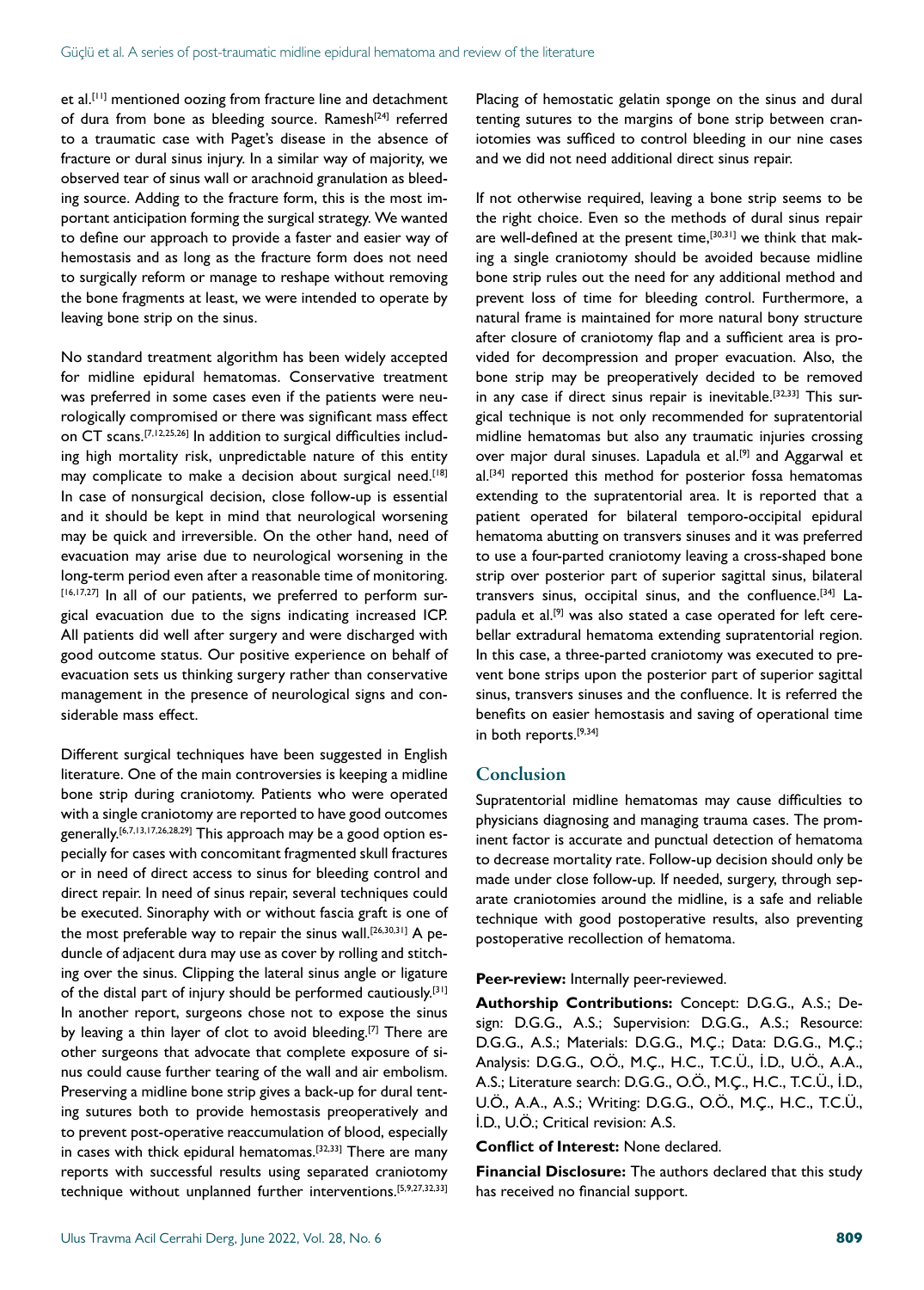#### **REFERENCES**

- 1. Wylen EL, Nanda A. Vertex epidural hematoma with coronal suture diastasis presenting with paraplegia. J Trauma 1998;45:413-41[5.\[CrossRef \]](https://doi.org/10.1097/00005373-199808000-00042)
- 2. Guha A, Perrin G, Grossman H, Smyth HS. Vertex epidural hematomas. Neurosurgery 1989;25:824–28[. \[CrossRef \]](https://doi.org/10.1227/00006123-198911000-00023)
- 3. Alexander GL. Extradural haematoma at the vertex. J Neurol Neurosurg Psychiatry 1961;24:381–[4. \[CrossRef \]](https://doi.org/10.1136/jnnp.24.4.381)
- 4. Borzone M, Gentile S, Perria C, Rivano C, Rosa M. Vertex epidural hematomas. Surg Neurol 1979;11:277–84.
- 5. Jones TL, Crocker M, Martin AJ. A surgical strategy for vertex epidural haematoma. Acta Neurochir (Wien) 2011;153:1819-20. [CrossRef]
- 6. Sahoo RK, Tripathy P. Post traumatic large vertex epidural hematoma without sagittal sinus injury: A case report and review of literature. Indian J Neurotrauma 2014;11:78–8[2. \[CrossRef \]](https://doi.org/10.1016/j.ijnt.2014.05.002)
- 7. Miller DJ, Steinmetz M, McCutcheon IE. Vertex epidural hematoma: surgical versus conservative management: Two case reports and review of literature. Neurosurgery 1999;45:621-5. [CrossRef]
- 8. McKissock W, Taylor JC, Bloom WH, Til K. Extradural hematoma: Observations on 125 cases. Lancet 1960;2:168-72. [CrossRef]
- 9. Lapadula G, Caporlingua F, Paolini S, Missori P, Domenicucci M. Epidural hematoma with detachment of the dural sinuses. J Neurosci Rural Pract 2014;5:191[–4. \[CrossRef \]](https://doi.org/10.4103/0976-3147.131680)
- 10. Gorgulu AI, Cobanoglu S, Armagan S, Karabagli H, Tevruz M. Bilateral epidural hematoma. Neurosurg Rev 2000;23:30–[3. \[CrossRef \]](https://doi.org/10.1007/s101430050028)
- 11. Columella F, Delzanno GB, NicolaGC. Rare form of epidural hematoma: Epidural hematoma of the vertex. J Neurol Neurosurg Psychiatry 1961;24:381–4.
- 12. Nemeck AN, Ellenbogen RG, Britz GW. Vertex epidural hematoma. Pediatr Neurosurg 2006;41:107–7[2. \[CrossRef \]](https://doi.org/10.1159/000085880)
- 13. Nayil K, Laharwaal M, Dhar A, Wani A, Ramzan A, Arif S. Vertex epidural hematoma with bilateral abducent nerve palsy: Case report and literature review. Turk Neurosurg 2012;22:257–60.
- 14. Messori A, Paori F, Rychlicki F, Veronesi V, Salvolini U. Acute posttraumatic paraplegia caused by epidural hematoma at the vertex. AJNR Am J Neuroradiol 2001;22:1748–9.
- 15. Da Pian R, Benati A, Bricolo A, Tomasi A, Perbellini D, Ore GD. Traumatic extradural hematoma of the middle third of the superior sagittal sinus. (Italian) Osp Ita Chir 1963;8:667–76.
- 16. Pomeranz S, Wald U, Zagzag D, Gomori M, Shalit M. Chronic epidural hematoma of the vertex: Problems in detection with computed tomography. Surg Neurol 1984;22:409–1[1. \[CrossRef \]](https://doi.org/10.1016/0090-3019(84)90148-4)
- 17. Bonilha L, Mattos JP, Borges WA, Fernandes YB, Andrioli MS, Borges G. Chronic epidural hematoma of the vertex. Clin Neurol Neurosurg 2003;106:69–73[. \[CrossRef \]](https://doi.org/10.1016/j.clineuro.2003.08.001)
- 18. Jamieson KG, Yelland JDN. Extradural hematoma: Report of 167 cases. J Neurosurg 1968;29:13–23[. \[CrossRef \]](https://doi.org/10.3171/jns.1968.29.1.0013)
- 19. Borzone M, Rivano C, Altomonte M, Capuzzo T. Acute traumatic vertex epidural haematomas surgically treated. Acta Neurochir (Wien) 1988;93:55–6[0. \[CrossRef \]](https://doi.org/10.1007/BF01409903)
- 20. Zucarello M, Fiore DL, Trincia G, Pardatschar K, Andrioli GC. Epidural haematoma at the vertex. Acta Neurochir (Wien) [1982;66:195–206.](https://doi.org/10.1007/BF02074506)
- 21. Harbury OL, Provenzale JM, Barboriak DP. Vertex epidural hematomas: Imaging findings and diagnostic pitfalls. Eur J R[adiol 2000;36:150–7.](https://doi.org/10.1016/S0720-048X(00)00175-3)
- 22. Server A, Tollesson G, Solgaard T, Haakonsen M, Johnsen UL. Vertex epidural hematoma neuroradiological findigs and management. Acta Radiol 2002;43:483–[5. \[CrossRef \]](https://doi.org/10.1258/rsmacta.43.5.483)
- 23. Ramesh VG, Sivakumar S. Extradural hematoma at the vertex: A case report. Surg Neurol 1995;43:138–[9. \[CrossRef \]](https://doi.org/10.1016/0090-3019(95)80123-X)
- 24. Ramesh VG, Deiveegan K, Soundappan V. Vertex extradural hematoma in association with Paget's disease of the skull. Neurol India 2005;53:115–[6. \[CrossRef \]](https://doi.org/10.4103/0028-3886.15077)
- 25. Champeaux C, Lainé G, Gimbert E, Jecko V. Successful management of large vertex epidural hematoma. Neurochiru[rgie 2019;65:438–39.](https://doi.org/10.1016/j.neuchi.2019.05.002)
- 26. Ramesh VG, Kodeeswaran M, Deiveegan K, Sundar V, Sriram K. Vertex epidural hematoma: An analysis of a large series. Asian J Neurosurg 2017;12:167–71.
- 27. Navarro JN, Alves RV. Vertex epidural hematoma: A rare cause of post-traumatic headache and a diagnostic challenge. Surg Neurol Int 2016;7:S276–[8. \[CrossRef \]](https://doi.org/10.4103/2152-7806.181982)
- 28. Mishra SS, Senapati SB, Deo RC. Traumatic bilateral frontal extradural hematomas with coronal suture diastases. Neu[rol India 2011;59:940–2.](https://doi.org/10.4103/0028-3886.91398)
- 29. Ben-Israel D, Isaacs AM, Morrish W, Gallagher N. Acute vertex epidural hematoma. Surg Neurol Int 2017;8:21[9. \[CrossRef \]](https://doi.org/10.4103/sni.sni_218_17)
- 30. Behera SK, Senapati SB, Mishra SS, Das S. Management of superior sagittal sinus injury encountered in traumatic head injury patients: Analysis of 15 cases. Asian J Neurosurg 2015;10:17–2[0. \[CrossRef \]](https://doi.org/10.4103/1793-5482.151503)
- 31. Meier U, Gartner F, Knopf W, Klotzer R, Wolf O. The traumatic dural sinus injury a clinical study. Acta Neurochir (Wie[n\) 1992;119:91–3.](https://doi.org/10.1007/BF01541788)
- 32. Fernandes-Cabral DT, Kooshkabadi A, Panesar SS, Celtikci E, Borghei-Razavi H, Celtikci P, et al. Surgical management of the vertex epidural hematoma: Technical case report and literature review. World Neurosurg 2017;103:475–[83. \[CrossRef \]](https://doi.org/10.1016/j.wneu.2017.04.040)
- 33. Giannakaki V, Triantafyllou T, Drossos D, Papapetrou K. Post-traumatic bifrontoparietal extradural hematoma with superior sagittal sinus detachment: A case report and review of the literature. World Neurosurg 2016;93:489.e17–[20. \[CrossRef \]](https://doi.org/10.1016/j.wneu.2016.06.085)
- 34. Aggarwal A, Salunke P, Futane S, Sodhi HB. Bilateral posterior fossa and temporo-occipital extradural hematomas: A simple novel technique. Asian J Neurosurg 2017;12:253–5.